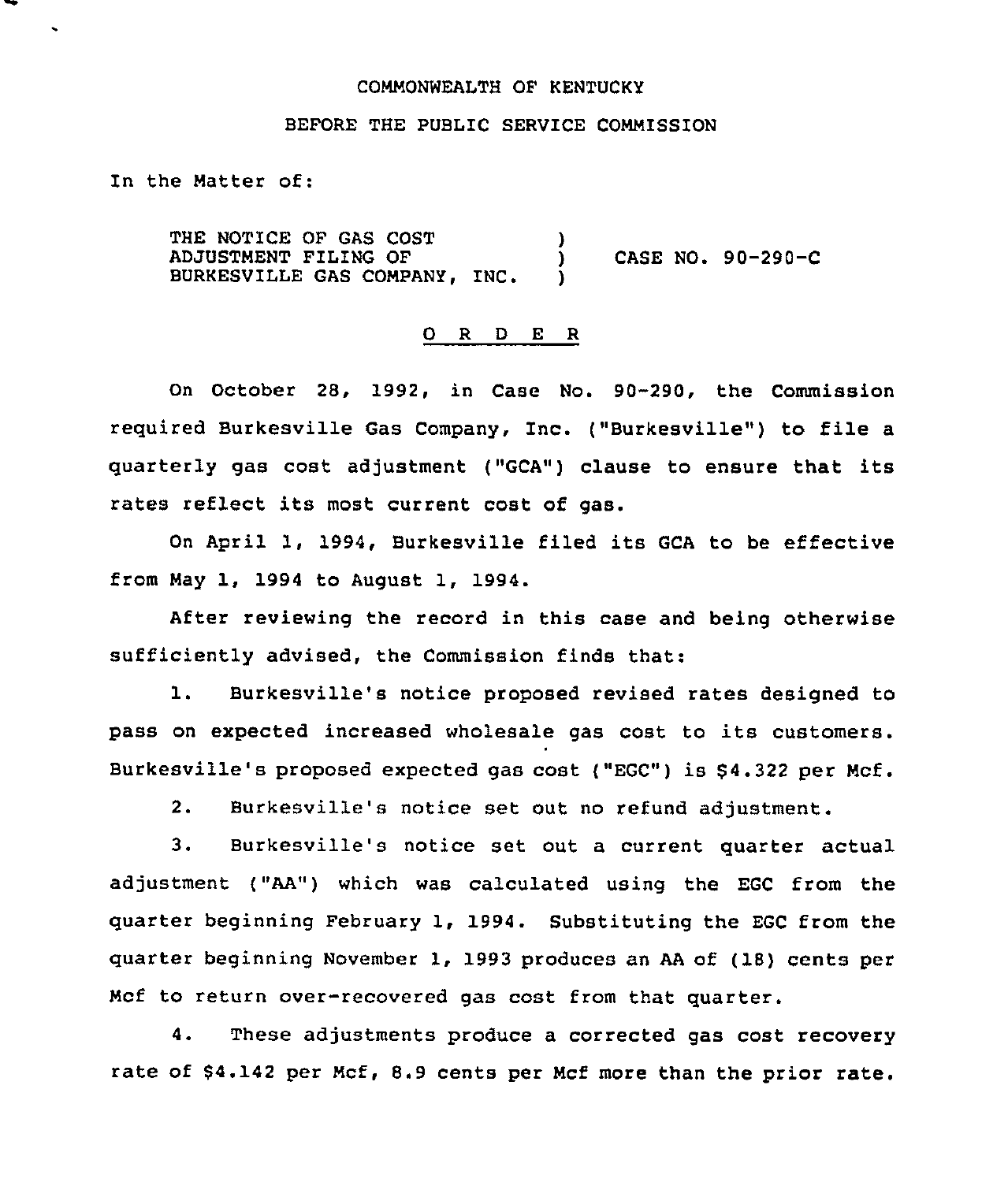5. The rate adjustment in the Appendix to this Order is fair, just, and reasonable, in the public interest, and should be effective for service rendered on and after Nay 1, 1994,.

IT IS THEREFORE ORDERED that:

l. The rates proposed by Burkesville be and they hereby are denied.

2. The rates in the Appendix to this Order are fair, just, and reasonable and are effective for service rendered on and after Nay 1, 1994.

3. Within <sup>30</sup> days of the date of this Order, Burkesville shall file with this Commission its revised tariffs setting out the rates authorized herein.

Done at Frankfort, Kentucky, this 29th day of April, 1994.

PUBLIC SERVICE CONNISSION

 $G F \sim 1$  (let

Vice Chairma

Aude K Breathatt

ATTEST:

Executive Dire